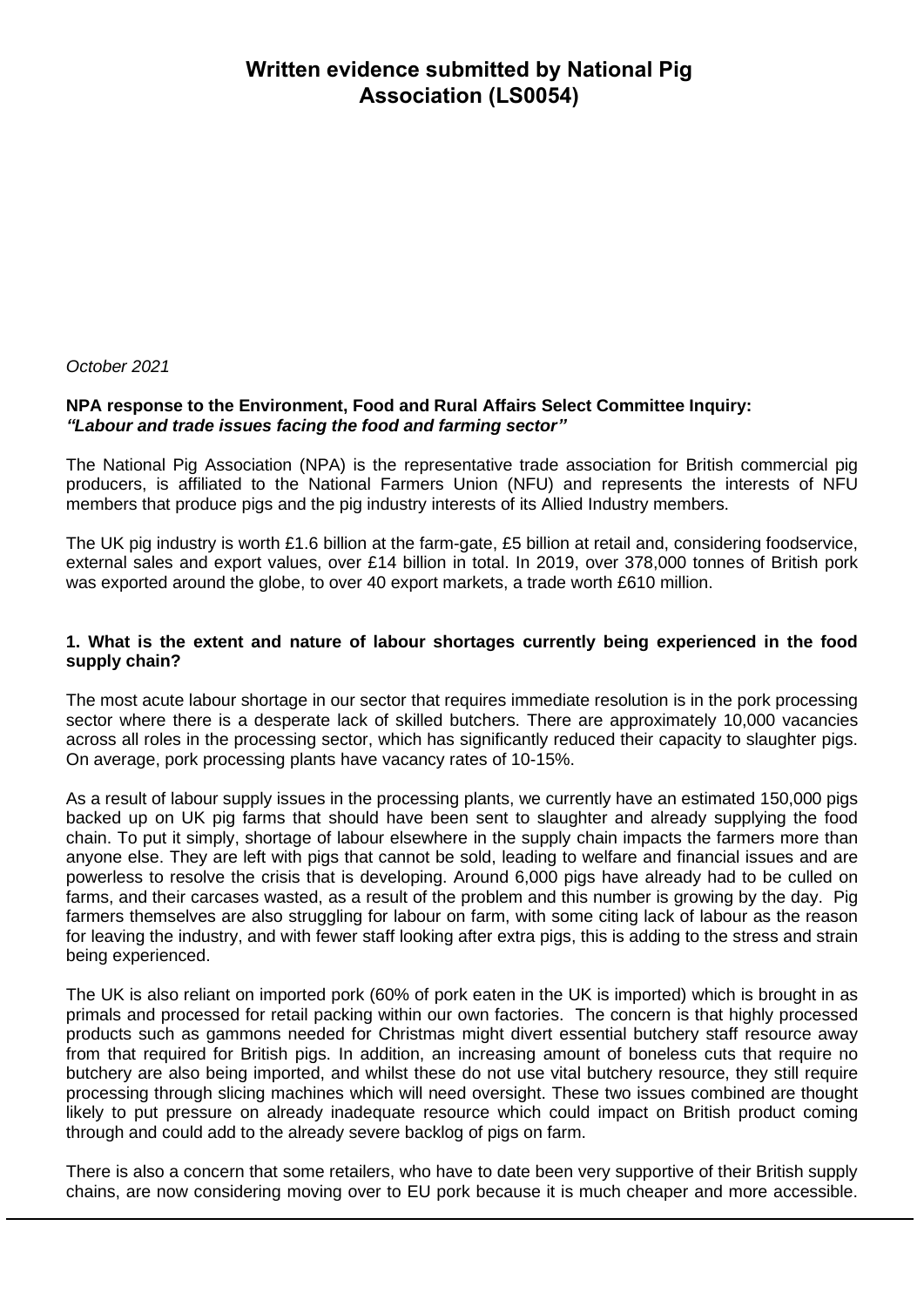This would make our situation so much worse to the point that many more pig producers, in addition to those responsible for the 27,500 sows we already know have or are just about to leave the sector, would have no choice but to exit the industry.

The percentage of contracted British pigs being accepted by processors has been reduced by up to 25% per week since the beginning of August and has now reached the point where some farmers are facing a welfare cull of their pigs for rendering because they have exhausted their contingency plans, they have simply run out of space and have no ability to shut off the pig supply coming through.

We have tried our utmost to avoid a cull on farms, not least for those that lived through the Foot and Mouth and Classical Swine Fever outbreaks who should not have to relive such a heart-breaking experience. Others would have to pay for their pigs to go to dedicated slaughterhouses for culling and rendering. Not only is this an incredible waste of healthy pigs and good pork, it is financially ruinous and incredibly damaging for our supply chains.

# **2. What are the factors driving labour shortages in the food supply chain?**

The consequence of the COVID pandemic coinciding with the UK's departure from the EU was a squeeze on the supply of labour from Europe. We survived some very challenging periods during the first year of the pandemic, when the virus led to absenteeism across this critical supply chain: from farms to supermarkets but still managed to keep the supermarket shelves full. However, when COVID travel restrictions eased many workers, who had worked incredibly hard in the previous 12 months, returned to their home countries and many failed to return, either through choice or the impediment of increased costs as a result of higher fares and COVID testing fees. The processing sector reported that between 60-80% of the workforce at the time was from Eastern Europe so was particularly badly hit.

Wages and other incentives in processing plants have increased significantly in the last few months and there have been huge efforts in terms of recruitment from processers. Wages are no longer the issue in the case of skilled butchers as a competent butcher will have a starting salary of more than £26,000 and more experienced employees are paid between £35,000 to £40,000. It is the dire need for people with the appropriate skills and training who can safely and competently carry out this work that has become the issue now.

In addition, the pandemic caused a huge boom in online shopping which, in turn, created thousands of new jobs in that sector, taking many workers directly from agriculture and food processing roles. Although wages are equivalent, working as a delivery driver or in a warehouse is seen as more attractive than some roles in food production. We are also competing with other more attractive sectors such as hospitality who are now open and desperately recruiting staff again following earlier COVID-19 restrictions.

It is not just the processors who are struggling to attract labour; many farmers face similar problems but for different reasons. Across the board, agriculture as a sector struggles to attract, recruit and retain suitable people to work on farms. This is not a new issue and it has not been caused by COVID or Brexit, merely exacerbated by them. Farming is not seen as a desirable career choice, often incorrectly classed as poorly paid, low skilled work which lacks career prospects, combined with long, often unsociable, hours in rural locations and involving physical work which means that many can and do find more agreeable work elsewhere for the same wage.

# **3. What is the outlook for the labour shortage situation in the coming months and years?**

Due to difficulties in attracting UK Nationals to work in slaughterhouses, we accept that some parts of the supply chain had become reliant on Eastern European workers and we absolutely recognise the need to re-focus efforts to ensure these roles appeal more to our domestic workforce going forward. Indeed,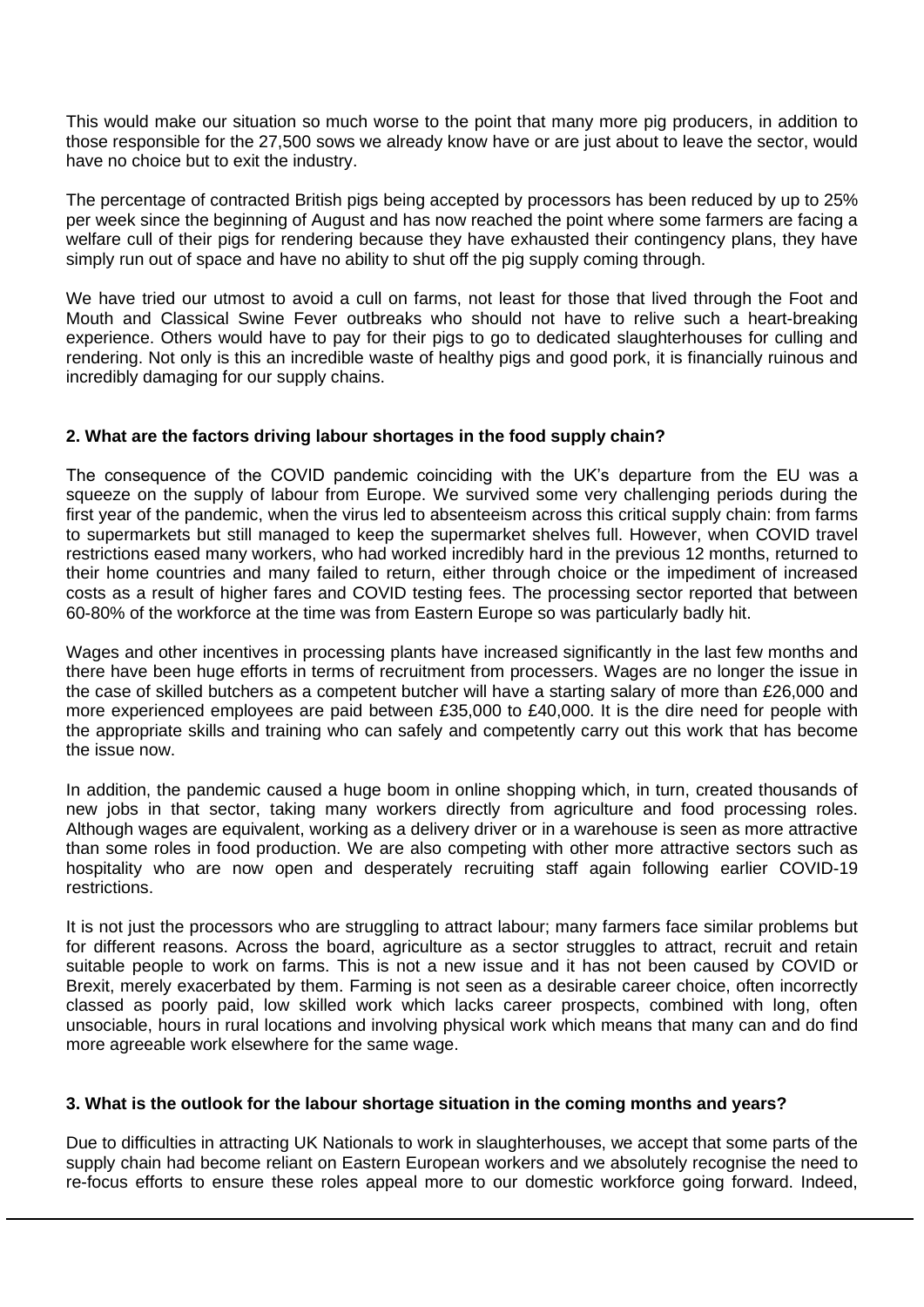there has and continues to be a huge drive from employers to recruit domestically, whether by offering apprenticeships, flexible shift patterns for those with school age children and benefits packages, but so far these have not been fruitful, which we believe is due to the buoyant jobs market. Many of the vacancies in the food supply chain are at sites based in, or near, cities with higher than average unemployment rates but they are still unable to fill the roles. This is because the industry is not necessarily viewed as attractive and there is a skills gap in butchery which will need a longer-term focus. Processors have also invested heavily in increased automation which will help, however there will always be a need for staff.

This is a longer-term challenge, and domestic recruitment is something in which the whole food and farming supply chain is investing. However, it takes time to train up workers and we need butchers right now in order to solve the urgent issue in the pig sector. Butchers can enter the UK to work on a Skilled Worker Visa but the English language requirement is extremely prohibitive. If that requirement was lowered to better reflect the nature of the role and the need for effective communication, then the industry would be able to fill some of the vacancies and alleviate the problem facing farmers. The level of bureaucracy required to apply for certificates of sponsorship and visas should also be reduced to facilitate access.

We also need to find long term solutions for farm recruitment. Due to the nature of the work involved, pig producers are almost completely reliant on unskilled permanent labour. Unskilled does not mean 'not skilled', as animal husbandry clearly requires a certain level of expertise, but for most stockman roles, does not require graduate level training. We require a regular supply of reliable dedicated staff with good animal husbandry skills in order for the sector to function properly.

Pig production is continuous, not seasonal, and good stockmanship requires ongoing interaction with a pig herd and individual intuition with regard to the animals they are caring for. Because the majority of roles tend to be permanent, it means that individuals working on pig farms have to think seriously about their employment future, and opportunities for their family, as opposed to seasonal labour which provides greater flexibility.

The British pig industry has worked hard for many years to find solutions to attract and retain more people into the industry. We were the first industry to develop a Continuous Professional Development (CPD) scheme - the Pig Industry Professional Register - to enable people working in the industry to demonstrate competence and to document their training and experience record when moving from one employer to another. This has subsequently developed further to AHDB Pork's PigPro – which in addition to CPD, enables staff to access and monitor training, develop career progression plans, mentoring and advice.

There are many other associated initiatives run through the industry, such as the Trailblazer Apprenticeships, but there are also some simple steps the Government could take to support agricultural recruitment. For example, more dedicated resource in Government departments to promote agriculture in education and change the perception of working in the industry. Currently, the industry promotes itself in schools as there is no resource within Whitehall to do support it. Similarly, there could also be better signposting and access for unemployed people towards the benefits of working in agriculture.

# **4. What other issues are affecting the food supply chain?**

# Wider labour shortages

We recognise that there are labour shortages in roles right across the food supply chain and this was highlighted in detail in a recent Grant Thornton report, which was commissioned by 12 organisations representing relevant sectors in the chain. A copy of that report will be attached with this submission.

National Pig Association, Agriculture House, Stoneleigh Park, Warwickshire, CV8 2TZ Tel: 02476 85 8780 Fax: 02476 85 8786 Website: <u>[www.npa-uk.org.uk](http://www.npa-uk.org.uk/)</u><br>The National Pig Association (NPA) is the representative trade associat

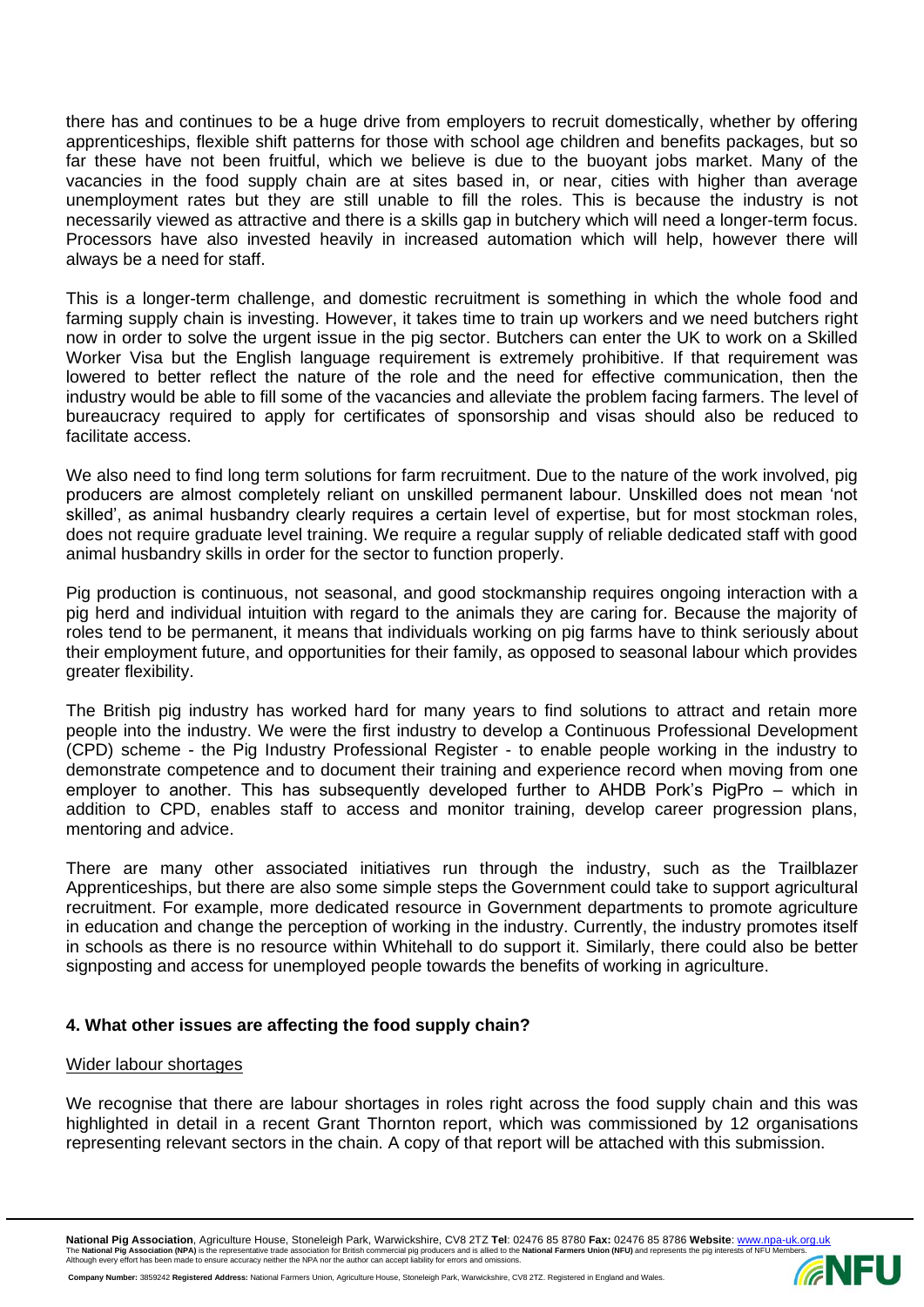The report concludes that there are as many as 500,000 vacancies across the food supply chain. This includes up to 100,000 HGV driver shortages and 188,000 hospitality vacancies. This is in line with the latest ONS estimates which put total vacancies across all sectors at 953,000. This demonstrates very clearly the difficulty of filling vacancies in our own sector.

# $CO<sub>2</sub>$  availability

The recent issues with  $CO<sub>2</sub>$  availability is another area where the supply chain has been impacted. The rise in gas prices made fertiliser production unviable and  $CO<sub>2</sub>$  capture is a by-product of that process. As well as the the nuclear industry and medical procedures,  $CO<sub>2</sub>$  is used to stun livestock before slaughter and in food packaging. Had an agreement not been reached to recommence production, the pork supply chain would have been reduced to a fraction of its current capacity. Long term solutions will need to be found to reduce the industry's reliance on just one company which produces  $CO<sub>2</sub>$  as a by-product.

# Cost of production

The sharp increases in input costs (feed and straw) over the last year have placed the British pig industry in a significant loss-making position. In the first six months of this year, pig producers lost on average £25 per head and there is no end in sight to the high feed prices in the global market. At the same time as costs have increased, pig prices have been dropping and it is expected that Q3 of 2021 will be worse still. Compounding the problem, producers have been accepting far lower prices to get overstocked pigs off farm (around 70p/kg as opposed to 150p/kg market price). The tables below demonstrate the scale of the financial challenge facing farmers. This sustained loss cannot be borne for long and inevitably we are likely to see more casualties as time progresses. Even if the labour issues are resolved, profitability in the pig sector is still dire and some businesses will not survive.



# *Table 1 – input costs*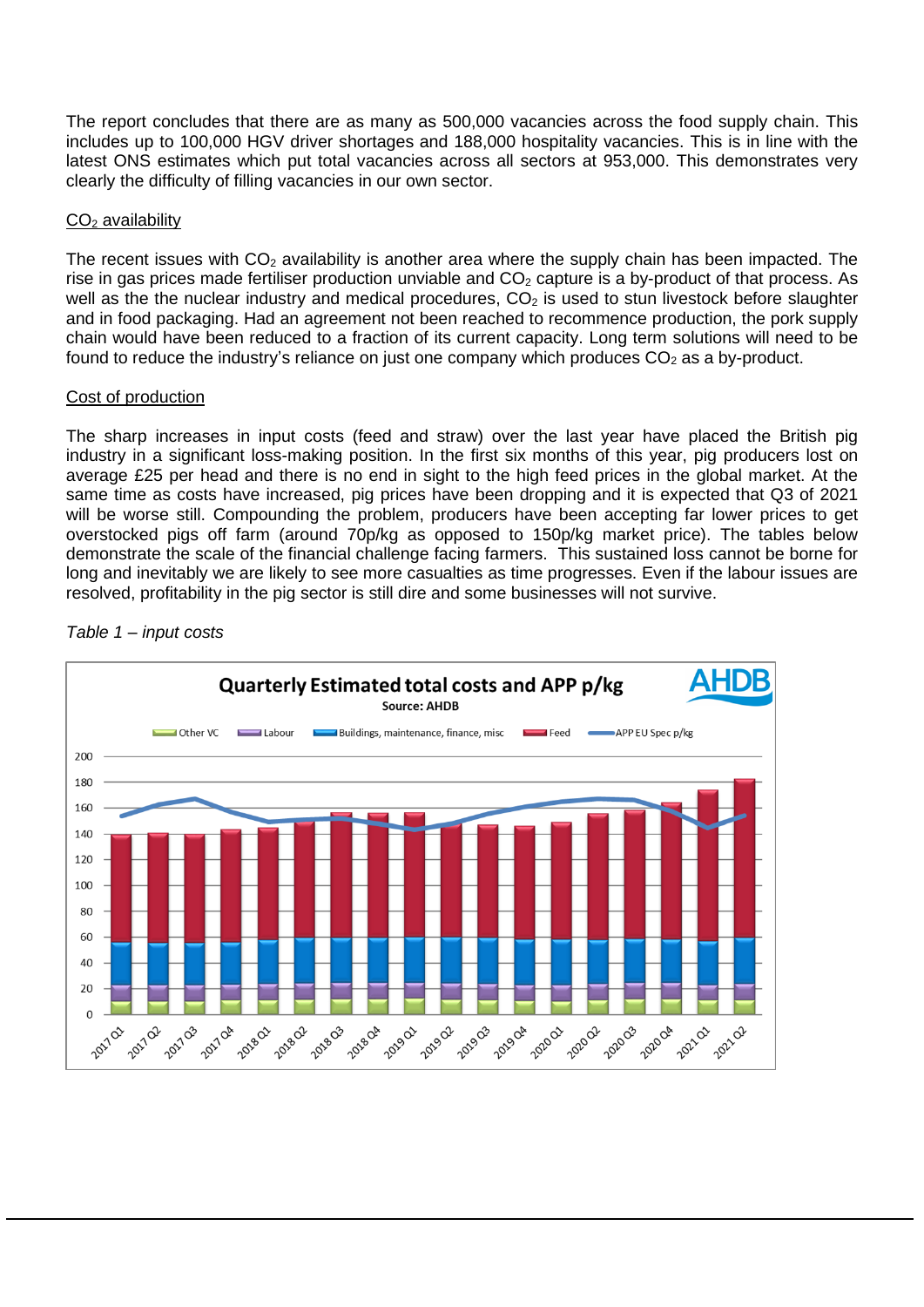#### *Table 2 – net margins*



#### **5. What impact will the timetable for introducing physical checks at the border on food and live animal imports from the EU have on the current issues being experienced by the UK food supply chain?**

In addition to all the other challenges facing the industry, we were hugely frustrated that the Government has further delayed import checks on goods moving from the EU to the UK until 2022. While we had a degree of sympathy with the initial approach to phase-in checks over an extended period, this further delay to implementation exacerbates the imbalance between import and exports, giving EU companies, and the EU pig sector, a competitive advantage at a time when our own domestic industry is facing unprecedented financial pressures.

Between January and August this year, 300,000 Export Health Certificates have been required to export our produce to the EU, costing the industry £40 million. It has put huge pressures on limited veterinary resources; so far collectively it has taken about 400,000 hours to complete the forms. Companies sending food the other way across the Channel do not face these costs and will not have to worry about the additional bureaucracy until next year. We are spending money on processes that add no value to our products, all in the name of protecting the EU's own biosecurity.

Furthermore, there is a significant loss to the Exchequer as a result of non-compliance because companies know there will be no border checks. In November 2020, the Office for Budget Responsibility (OBR) estimated that the initial delay to import checks would result in a shortfall to HMRC of £200 million in customs duties and £600 million in VAT payments. We are not aware of an updated figure from the OBR since the latest delay was announced.

In summary, this all means there is very little urgency in Brussels to resolve any export issues when EU products can flow freely into the UK. If pork imports into the UK were facing the same costly and stringent checks as exports, we would have more leverage to resolve immediate problems and there would be more impetus to work together to design streamlined and modern trading processes, which in turn would help to reduce paperwork, delays and the associated costs, and would go some way to helping our own beleaguered domestic pig industry.